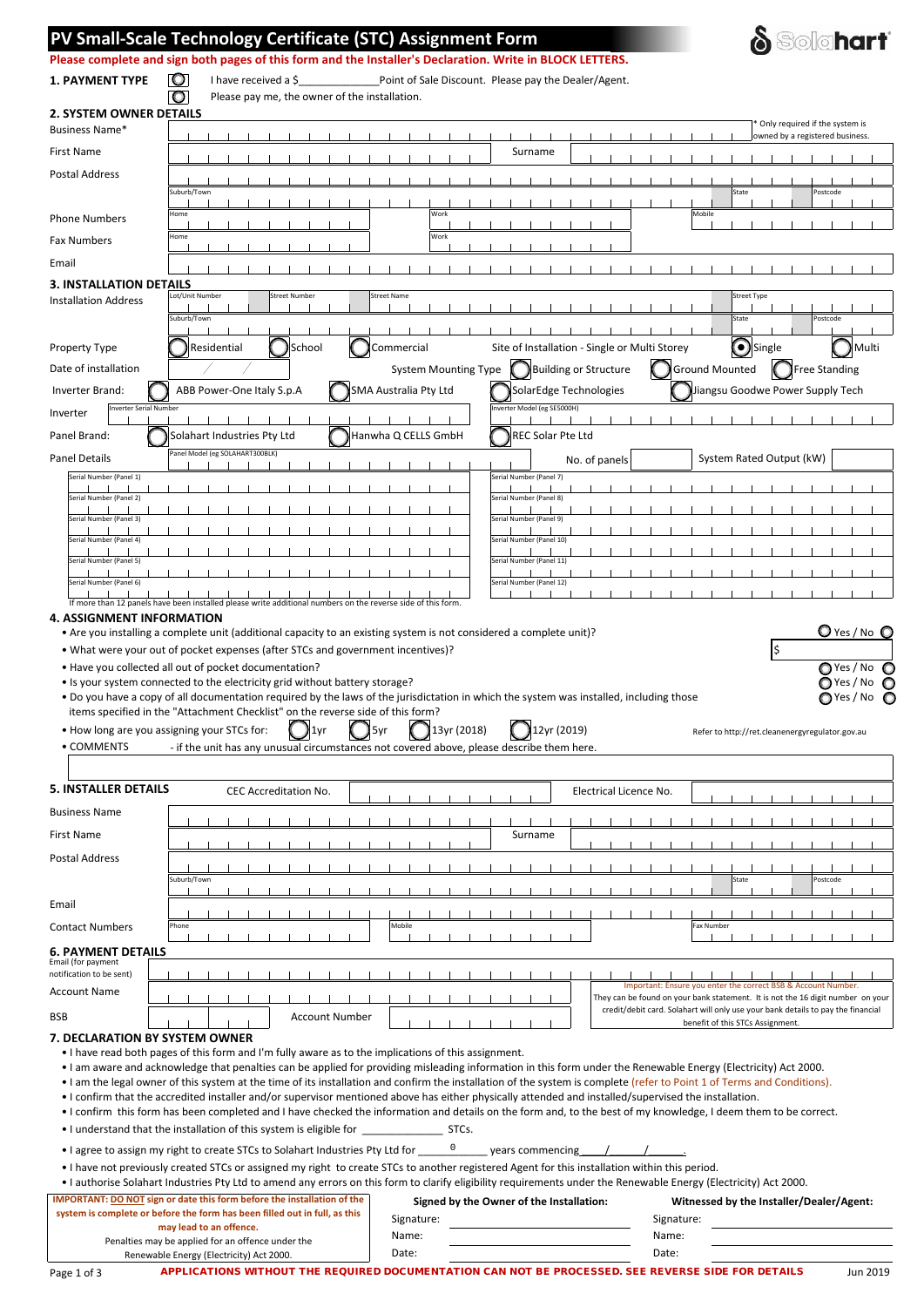

## **What is a Small-Scale Technology Certificate?**

The Owner of a Solar Power System installed in Australia may qualify to create, or assign their right to create, Small Scale Technology Certificates (STCs). This can only be done **AFTER** the system has been installed.

You can create STCs directly, by registering with the Clean Energy Regulator, or you can assign your right to create STCs to a registered Agent such as Solahart Industries Pty Ltd ABN 45 064 945 848 (Solahart). You are not obliged to assign your right to create STCs to Solahart. If you choose to do so, you will receive the financial benefit either by Point of Sale Discount or after the STCs have been created.

**Solahart will pay the rate advertised on our website [www.solahart.com.au](http://www.solahart.com.au/) on the day that we receive the forms. The value of an STC may vary from day to day depending on market supply and demand.** 

To find out how many STCs your system is eligible for and our current STCs price contact, your local Solahart Dealer. To find out more information about STCs see the government website at [http://ret.cleanenergyregulator.gov.au.](http://ret.cleanenergyregulator.gov.au/) To view our privacy statement, go to: www.solahart.com.au/copyright-privacy.aspx

**Important: Under the Renewable Energy (Electricity) Act 2000, penalties can be applied for providing misleading information on this form, to the person assigning the STCs, to the dealer or to Solahart as the registered agent. This applies to the owner of the system, the installer, designer, builder and dealer.**

### **Terms and Conditions**

1. It is the Owner of the system **at the time of its installation** that has the right, under the Act, to create or assign their right to create STCs. No other person or entity can legally create, or assign the right to create, STCs unless contractually agreed.

The time at which a solar power system is taken to have been installed is the date at which:

-it is capable of generating electricity in a form that is usable at the eligible premises where it is installed without the need for an additional part or parts to be added to or incorporated into the unit, and

-it is wired directly to the premises where it is installed, so that its output is capable of being metered at the premises or the unit includes a meter that is dedicated to measuring its electricity output.

- 2. If more than one system has been installed, assignments for each system must be on separate forms. Please include a detailed description to allow us to distinguish between them. E.g. Solar Power System West. Attach a document that clearly shows or describes the location of the systems.
- 3. Solahart will not pay compensation for any variance and reserves the right to change the price offered for STCs without notification.
- 4. Information on this form will be given to the Clean Energy Regulator who may use it for auditing purposes.
- 5. The installation address must be detailed enough to allow the Clean Energy Regulator to conduct a site visit, if required.
- 6. This form and required attachment(s), with all required information complete and correct, must be received by the Solahart STCs Administration within 11 months of the installation date, in order to allow the creation of STCs by Solahart; otherwise a financial benefit may not be paid.
- 7. Solahart reserves the right at its sole discretion to refuse multiple assignment requests.

#### **Additional Serial Numbers** (where more than 12 panels have been installed)

| Serial Number (Panel 13) |  | Serial Number (Panel 14) |
|--------------------------|--|--------------------------|
|                          |  |                          |
| Serial Number (Panel 15) |  | Serial Number (Panel 16) |
|                          |  |                          |
| Serial Number (Panel 17) |  | Serial Number (Panel 18) |
|                          |  |                          |
| Serial Number (Panel 19) |  | Serial Number (Panel 20) |
|                          |  |                          |
| Serial Number (Panel 21) |  | Serial Number (Panel 22) |
|                          |  |                          |
| Serial Number (Panel 23) |  | Serial Number (Panel 24) |
|                          |  |                          |
| Serial Number (Panel 25) |  | Serial Number (Panel 26) |
|                          |  |                          |
| Serial Number (Panel 27) |  | Serial Number (Panel 28) |
|                          |  |                          |
| .                        |  | ------------------       |

### **Attachment Checklist**

**Incomplete applications will be returned without processing. Please ensure you attach:**

- **Proof of Purchase** (this is the invoice from the installer/agent to the customer). This must clearly show any point of sale discounts (if given). It must show the customer's out of pocket expenses.
- **An Invoice for the STCs financial benefit** (only if the payment is to be made to a business). The invoice should be made out to Solahart Industries Pty Ltd and must show your ABN. If you are charging GST this should be a tax invoice.
- **A Written Declaration by the Installer stating that all installation requirements have been met.**

(Please use the Solahart Installer Declaration Template)

## **Send Form and Attachments to Solahart:**

| Post:                          | Email: $*$          | Fax:      |
|--------------------------------|---------------------|-----------|
| Solahart Industries Pty Ltd    | stc@solahart.com.au | $(02)$ 96 |
| <b>RECS Administration</b>     |                     |           |
| PO Box 6, Rydalmere, NSW, 2116 |                     |           |

[stc@solahart.com.au](mailto:recs@solahart.com.au) (02) 9684 9245